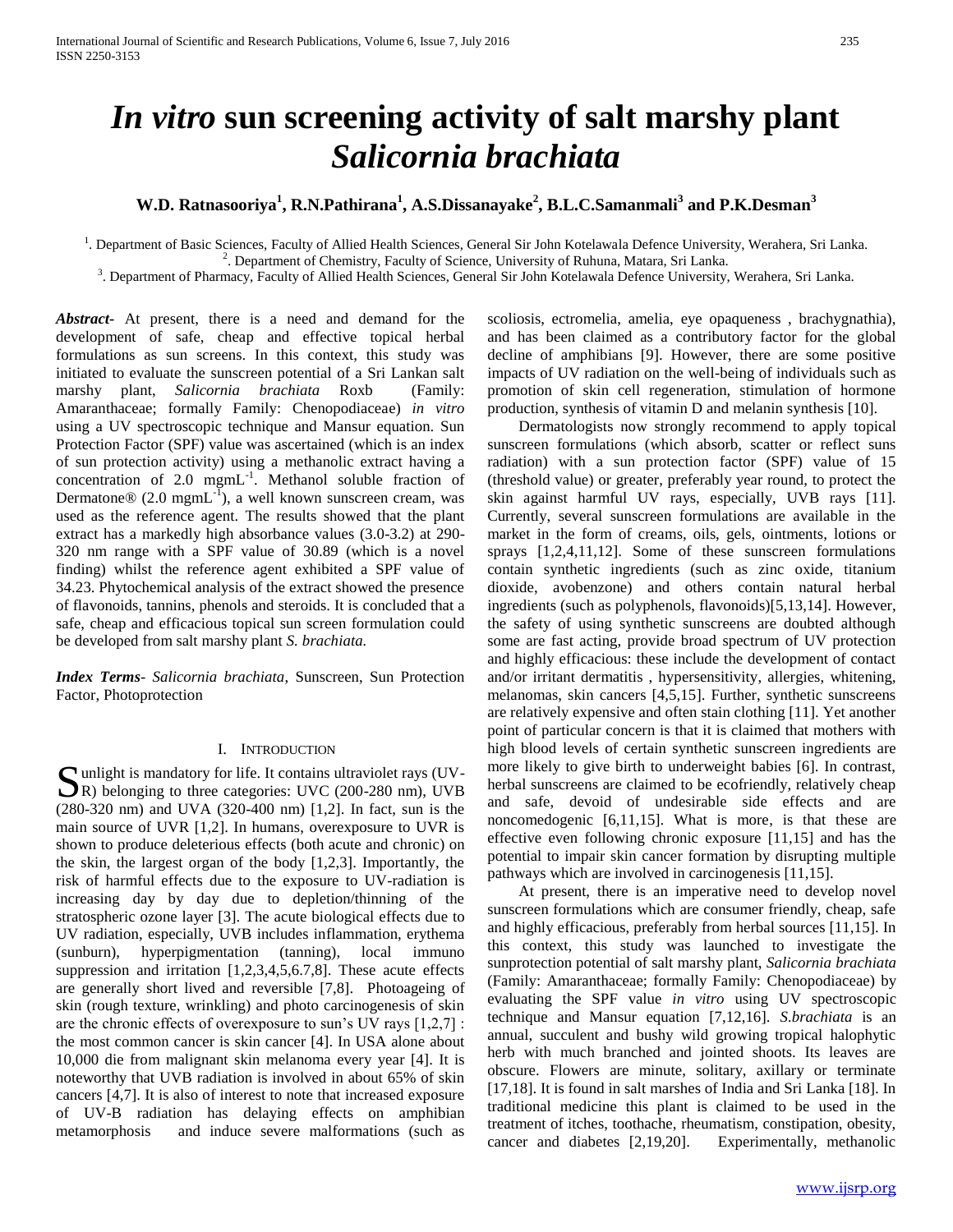extract of *S.brachiata* has shown to possess antibacterial, anticancer and antioxidant activities [21].

#### II. MATERIALS AND METHODS

#### 2.1 Collection and identification of the plant

 Few plants were collected from Mannar (geographical coordinates: 8.8667° N, 80.0667° E), Sri Lanka in March 2015. The plants were identified by Dr. Sampath Seneviratne, Department of Zoology, University of Colombo, Sri Lanka. Voucher specimen of aerial parts of plant (BLCS/Pharm/ 01) was deposited in the Pharmaceutical Chemistry Skill Lab, Department of Pharmacy, Faculty of Allied Health Sciences, General Sir John Kotelawala Defence University, Werahera, Sri Lanka.

#### 2.2 Preparation of the methanolic extract of *S.brachiata*

 The succulent areal parts of the plant were thoroughly washed in running tap water and were then oven dried at  $40^{\circ}$ C until a constant weight was obtained. The dried leaves were then cut into small pieces (approximately 2-3mm pieces) using a razor blade. Ten grams of these were macerated for 7 days in 100 mL of distilled methanol (Sigma-Aldrich Company, St. Louis, USA). The resulting dark green coloured extract was filtered through double layered muslin cloth and the filterate was evaporated to dryness. The yield was 18.5%. This product was stored in airtied bottles at 4°C until use.

#### 2.3 Phytochemical analysis of *S.brachiata* methanolic extract

 The methanolic extract of *S.brachiata* was subjected to qualitative analysis for alkaloids, saponins, flavonoids, tannins, phenols, steroids, glycosides and diterpenes [22].

2.4 *In vitro* evaluation of sun protection factor of methanolic extract of *S.brachiata*

 The solid product of *S.brachiata* obtained was redissolved in methanol (ACS reagent, 99.8% purity from Sigma-Aldrich) to prepare a solution of 2.0 mgmL $^{-1}$ . In addition, Dermatone<sup>®</sup> was dissolved in methanol to obtain a solution of  $2.0 \text{ mmL}^{-1}$ . Absorbance of UV radiation by the methanol extracts of *S.brachiata* and Dermatone<sup>®</sup> was determined (at 23<sup>o</sup>C with an equilibration time of 1h) in 1cm quartz cells, in triplicate, using a UH 5300 Hitachi spectrophotometer from 290 to 320 nm, at 5 min intervals taking methanol as the blank. SPF values were then determined using the Mansur equation [7,12,16] given below.

 $SPF = CF \times \frac{\sum_{290}^{320} EE(\lambda) \times I(\lambda)}{\sum_{x} Abs(\lambda)}$ 

 Where EE –erythemal effect spectrum: I –Solar intensity spectrum: Abs- Absorbance of sunscreen product: CF- correction factor  $(=10)$ . The values of EE x I are constants and predetermined.

#### 2.5 Statistical Analysis

 The results are given as mean ± SEM. Statistical comparisons were made using Mann-Whitney U-test. Significance was set at P<0.05.

#### III. RESULTS

 The results obtained and computed are depicted in Tables 1 and 2. As shown in Table 1, methanolic extract of *S.brachiata* displayed markedly high absorbance values (range: 3.0 to 3.2) as the reference agent, Dermatone® (range: 3.1 to 3.6). As shown in Table 2, computed SPF values of *S.brachiata* and Dermatone® are 30.89 and 34.23 respectively. These values did not differ significantly  $(P>0.05)$ .

 Phytochemical screening of *S.brachiata* methanolic extract revealed the presence of flavonoids, phenols, tannins and steroids. On the other hand, alkaloids, saponins, glycosides and diterpenes were absent.

#### IV. DISCUSSION

 This study investigated the sun screen potential (in terms of SPF) of a Sri Lankan salt marshy plant, *S. brachiata in vitro.* The efficacy of a sun screen is usually expressed by SPF [23]. The higher the SPF, the more effective is the agent as a sun protective [12,23]. SPF value was determined using UV absorption spectroscopy (290-320 nm) technique and Mansur equation [7,12,16]. This *in vitro* technique is well recognized, simple, quick, reliable, validated, inexpensive one and is widely used in assessing sun screen potential of natural and synthetic products/formulations [2,4,,5,7,12,16]. Further, this technique bypasses the variability and ethical issues associated with using animals and human as subjects [23]. Since, SPF value is reported to vary with several factors such as type of solvent, concentration of the test material, time and temperature of equilibration and quality of the spectrophotometer [4,23], a methanolic extract of the plant having a concentration of 2.0 mgmL<sup>-1</sup>, equilibration time of 1 h, an ambient temperature of  $23^{\circ}$ C and a high quality spectrophotometer was used as done by other workers [3, 4, 5,6,23]. Hence, the results obtained are valid and reliable, and meaningfully interpreted and compared with that of others.

The results clearly show that, the  $2.0 \text{ mm}$ L<sup>-1</sup> methanolic extract of *S. brachiata* possesses a remarkable degree of sunscreen activity with a SPF value of 30.89. This is a novel finding indicating a huge cosmeceutical potential of *S. brachiata* for development as a topical sunscreen. The SPF value of the extract was almost similar to dermatone® , an efficacious sun protective agent containing 3% ensulizole, 7.5 % octinoxate and 9.8% zinc oxide [24], which is frequently prescribed by dermatologists[24]; dermatologists strongly recommend to apply sun screens having SPF values 15 or more to minimize harmful effects of UV rays[11]; and several herbal extracts which are claimed to have a high potential of developing as natural sunscreens have SPF values lower than what is reported in this study [5,8,25]. Another desirable feature exhibited by the extract, as a sunscreen, is its wide range of absorbance, (between 290- 320 nm): it is claimed that wider the range of absorbance of a photoprotective formulation higher would be its effectiveness in preventing sunburns [23]. Sun burns are primarily caused by over exposure to suns UVB radiation [10].

 It is well established that UVB rays provoke the production of variety of aggressive free radicals/molecules such as  $O_2$ , OH, HOO in the skin [1,2,7,15]. Importantly, free radicals are closely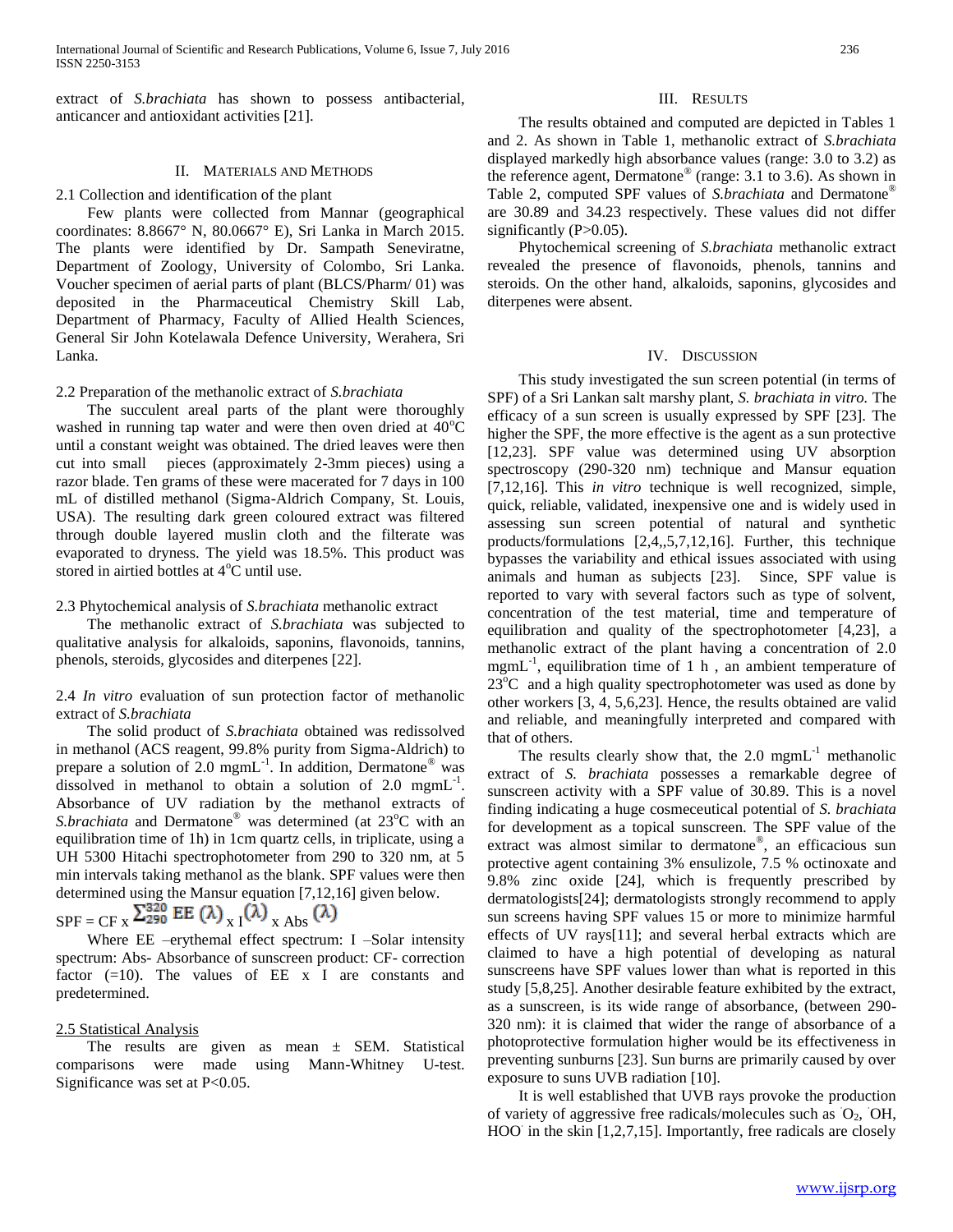linked with photodamage of skin, and sunprotection activity of many herbal sunscreens are, often, mainly attributed to their antioxidant activity [1,2,7,13,26]. Strong antioxidant activity has been shown in methanolic extract of *S. brachiata* using four *in vitro* assays, namely ABTS, DPPH, FTC, and TBA [19,21]. Accordingly, it is reasonable to presume that one of the mechanisms responsible for the observed sun protection activity, in this study, is its antioxidant activity. It is well known that in plants antioxidant activity is mediated via phenolics like flavonoids and tannins [6,10,14,15,21,26], and vitamin C [6,10,14,15,21,26]. In this study, we demonstrated the presence of phenols, tannins, and flavonoids in the methanolic extract of *S. brachiata* in agreement with others [19,20,21].In addition, these phytoconstituents in high amounts are also reported in ethanol and ethylacetate extracts [21] and aqueous extracts of this plant [26]. Besides, a high content of vitamin C has also been reported in this plant [27]. Accordingly, the sun screening activity seen in this study is most likely to be mediated via these phytoconstituents.

 *S.brachiata* is found in salty arid coastal habitats where the environmental temperatures are high and is exposed to relatively high levels of UVB radiation [17,18]. Interestingly, high content of UV absorbing compounds have been shown in plants growing

#### V. CONCLUSION

 It is concluded that methanolic extract of Sri Lankan tropical Salt marshy plant, *S.brachiata* possesses remarkable sun protection activity (SPF value=30.89) and display a huge potential to be developed as a safe, cheap and effective topical sun screen.

#### VI. ACKNOWLEDGEMENT

 Thanks are due to Dr. S.Seneviratne, Department of Zoology, University of Colombo, Colombo 03, Sri Lanka for collection of plant material.

## **Table 1: Absorbance of 2.0 mgmL-1 methanolic extract of** *Salicornia brachiata* **and Dermatone®**

|                 | Absorbance<br>EE x I<br><b>Extract</b> |                   | Dermatone <sup>®</sup> |
|-----------------|----------------------------------------|-------------------|------------------------|
| Wavelength (nm) |                                        |                   |                        |
| 290             | 0.0150                                 | $3.18 \pm 0.0371$ | $3.18 \pm 0.0170$      |
| 295             | 0.0817                                 | $3.17 \pm 0.0704$ | $3.33 \pm 0.0349$      |
| 300             | 0.2874                                 | $3.05 \pm 0.0156$ | $3.13 \pm 0.0172$      |
| 305             | 0.3278                                 | $3.09 \pm 0.0333$ | $3.61 \pm 0.0849$      |
| 310             | 0.1864                                 | $3.06 \pm 0.0219$ | $3.56 \pm 0.1009$      |
| 315             | 0.0837                                 | $3.14 \pm 0.0412$ | $3.48 \pm 0.0404$      |
| 320             | 0.0180                                 | $3.26 \pm 0.0368$ | $3.64 \pm 0.1251$      |

EE - Erythemal effect spectrum: I – Solar intensity spectrum

# **Table 2: Sun protection factor (SPF) of 2.0 mgmL-1 methanolic extract of** *Salicornia brachiata* **and Dermatone®**

| Methanolic extract tested | Sun Protection Factor (SPF) |
|---------------------------|-----------------------------|
| Salicornia brachiata      | 30.89                       |
| Dermatone                 | 34.23                       |

#### **REFERENCES**

- [1] T. Herrling, K. Jung, J. Fuchs, UV-generated free radicals (FR) in skin and hair-Their formulation, action, elimination and prevention, A general view, SOFW J. 133 (2007) 2-11.
- [2] A.K. Mishra, A. Mishra, P. Chattopadhyay, Herbal cosmeceuticals for protoprotection from ultraviolet B radiation: A review, Tropical J Pharm. Res. 10 (2011) 351-360.
- [3] M. Dike, J. Anerao, R. Thergaonkar, M. Deodhar, Screening of sun protective activity of fruit extract of Garcinia indica, Int. J. Res. Cosmetic Sci. 3 (2013) 34-39.
- [4] E.A. Dutra, D.A.G.C. Oliveira, E.R.M. Kedor-Hackmann, M.I.R.M. Santoro, Determination of sun protection factor (SPF) of sunscreen by ultraviolet spectrophotometry, Brazilian J. Pharm. Sci. 40 (2004) 381-385.
- [5] M.A. Suva, Evaluation of sun protection factor of Zingiber officinale Roscoe extract by ultraviolet spectroscopy method, J. Pharm. Sci. Tech. 3 (2014) 95-97.
- [6] S.S. Kulkarni, R.D. Bhalke, U.U. Pande, P.N. Kendre, Herbal plants in photo protection and sun screen activity: an overview, Indo American J. Pharm. Res. 4 (2014) 1104-1112.
- [7] A. Roy, R. K. Sahu, M. Matlam, V.K. Deshmukh, J. Dwivedi, A. K. Jha, In vitro techniques to assess the proficiency of skin care cosmetic formulations, Pharmacog. Rev. 7 (2013) 97-106.
- [8] D. Gupta, UV absorbing properties of some plant derived extracts, Res. J. Chem. Environ. Sci. 1 (2013) 34-36.